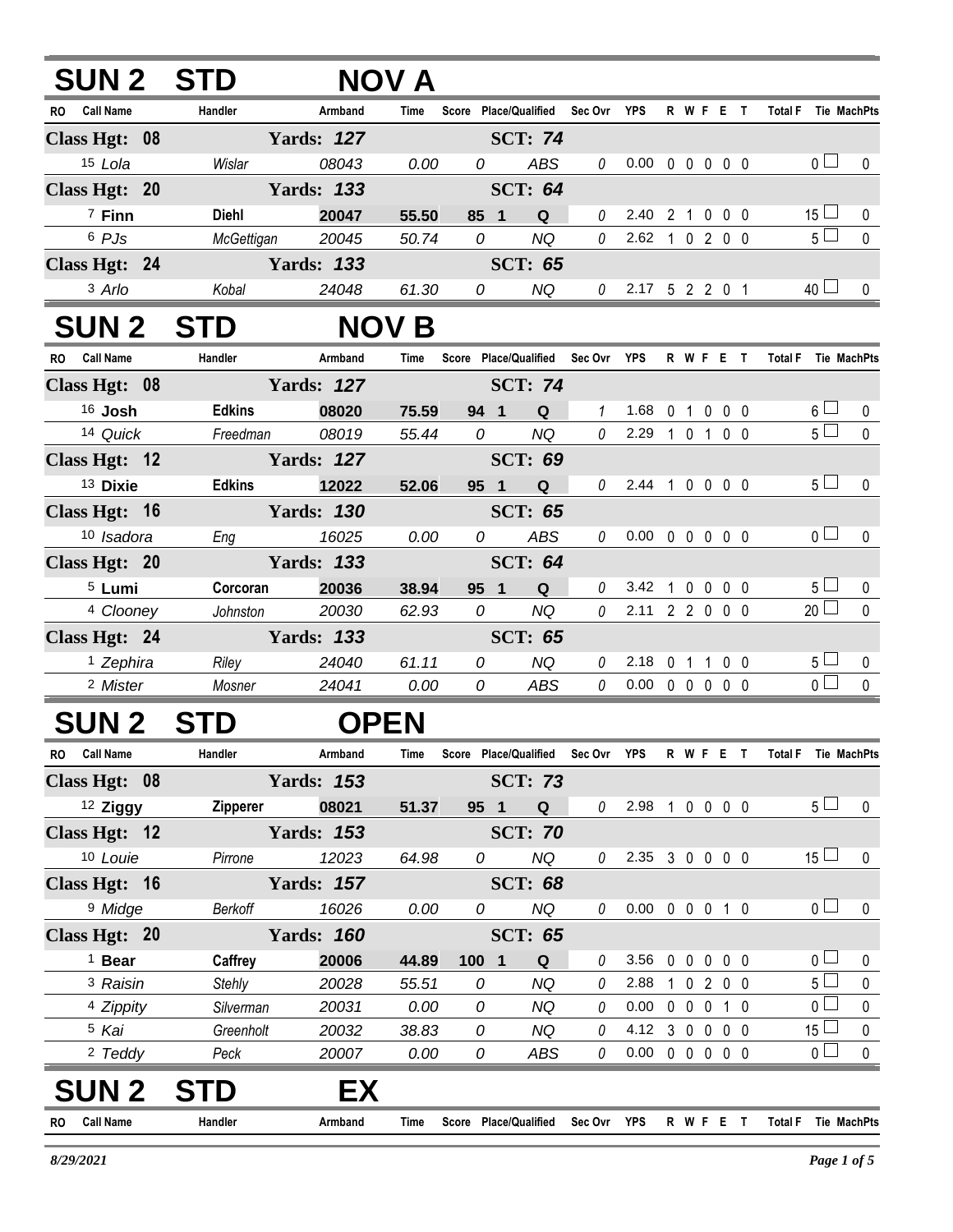|           | Class Hgt: 08        |                    | <b>Yards: 176</b> |                |                       | <b>SCT: 75</b>  |                |                            |              |                     |                   |                |                                   |                |
|-----------|----------------------|--------------------|-------------------|----------------|-----------------------|-----------------|----------------|----------------------------|--------------|---------------------|-------------------|----------------|-----------------------------------|----------------|
|           | 93 Fish              | Heiken             | 08150             | 57.56          | $100$ 1               | Q               | $\theta$       | 3.06                       | $\mathbf 0$  | 0                   | $\mathbf 0$       | 0 <sub>0</sub> | 0 <sub>1</sub>                    | 0              |
|           | 94 Joey              | <b>Driscoll</b>    | 08148             | 80.96          | 0                     | <b>NQ</b>       | 5              | 2.17 3 1 1 0 2             |              |                     |                   |                | $45\Box$                          | $\mathbf 0$    |
|           | 95 Roxie             | Thompson           | 08149             | 77.43          | 0                     | <b>NQ</b>       | $\overline{2}$ | 2.27 1 0 0 0 0             |              |                     |                   |                | 11 $\Box$                         | $\mathbf 0$    |
|           | Class Hgt: 12        |                    | <b>Yards: 176</b> |                |                       | <b>SCT: 70</b>  |                |                            |              |                     |                   |                |                                   |                |
|           | 84 Senna             | <b>Driscoll</b>    | 12156             | 58.95          | 0                     | <b>NQ</b>       | 0              | 2.99                       |              |                     | 1 2 1 0 0         |                | $15 \Box$                         | 0              |
|           | Class Hgt: 16        |                    | <b>Yards: 179</b> |                |                       | <b>SCT: 68</b>  |                |                            |              |                     |                   |                |                                   |                |
|           | 53 Chasin            | Turzio             | 16158             | 86.78          | 0                     | <b>NQ</b>       | 18             | 2.06                       |              |                     | 2 3 2 0 0         |                | 79 l                              | 0              |
|           | 54 Brooke            | Ezzo               | 16160             | 73.71          | 0                     | <b>NQ</b>       | 5              | 2.43                       |              |                     | 2 0 0 0 0         |                | $25 \Box$                         | $\mathbf 0$    |
|           | 57 Duffey            | Ackley             | 16164             | 0.00           | 0                     | <b>NQ</b>       | 0              | 0.00                       |              |                     | 0 0 0 1 0         |                | $\overline{0}$                    | 0              |
|           | 55 Devlin            | Hauser             | 16162             | 0.00           | 0                     | <b>ABS</b>      | 0              | 0.00                       |              | $0\quad 0\quad 0$   |                   | 0 <sub>0</sub> | $\overline{0}$                    | $\pmb{0}$      |
|           | 56 Déjà vu           | Mygas              | 16163             | 0.00           | 0                     | <b>ABS</b>      | 0              | 0.00                       |              |                     | 00000             |                | $\overline{0}$                    | $\mathbf 0$    |
|           | Class Hgt: 20        |                    | <b>Yards: 182</b> |                |                       | <b>SCT: 64</b>  |                |                            |              |                     |                   |                |                                   |                |
|           | 38 Teagen            | <b>Budzynski</b>   | 20171             | 48.65          | 100 1                 | Q               | $\it{0}$       | 3.74                       |              |                     | $00000$           |                | 0 <sub>1</sub>                    | 0              |
|           | 33 Mac               | Budzynski          | 20165             | 0.00           | 0                     | <b>NQ</b>       | 0              | 0.00                       | $0\quad 0$   |                     | $\mathbf 0$       | $1\quad0$      | $\overline{0}$                    | 0              |
|           | 34 Elf               | Esherick           | 20168             | 53.52          | 0                     | <b>NQ</b>       | 0              | 3.40                       |              | $0 \quad 1 \quad 0$ |                   | 0 <sub>0</sub> | $5\Box$                           | $\mathbf 0$    |
|           | 35 Merry             | Rimmer             | 20170             | 0.00           | 0                     | <b>NQ</b>       | 0              | 0.00                       | $0\quad 0$   |                     | $\mathbf 0$       | $1\quad0$      | 0 <sub>0</sub>                    | 0              |
|           | 36 Guinness          | Ezzo               | 20172             | 74.62          | 0                     | <b>NQ</b>       | 10             | 2.44                       | $\mathbf{1}$ |                     | 2 3 0 1           |                | $50 \Box$                         | $\pmb{0}$      |
|           | 37 Chaka Khan        | Shea-Zackin        | 20173             | 55.43          | 0                     | <b>NQ</b>       | 0              | 3.28                       |              |                     | 1 2 0 0 0         |                | $15 \Box$                         | $\mathbf 0$    |
|           | Class Hgt: 24        |                    | <b>Yards: 182</b> |                |                       | <b>SCT: 68</b>  |                |                            |              |                     |                   |                |                                   |                |
|           | <sup>6</sup> Kronk   | <b>Matzke</b>      | 24176             | 52.74          | $100$ 1               | $\mathbf Q$     | 0              | 3.45                       | $\mathbf 0$  | $\mathbf 0$         | $\mathbf 0$       | 0 <sub>0</sub> | 0 <sub>1</sub>                    | 0              |
|           | <sup>5</sup> Ruger   | Courduff           | 24175             | 80.88          | 0                     | <b>NQ</b>       | 12             | 2.25                       |              | $2 \quad 2 \quad 1$ |                   | 0 <sub>0</sub> | $56 \perp$                        | $\pmb{0}$      |
|           | 7 Rufus              | Hacker             | 24177             | 0.00           | 0                     | <b>NQ</b>       | $\theta$       | 0.00                       |              |                     | 0 0 0 1 0         |                | 0 <sub>l</sub>                    | $\pmb{0}$      |
|           | 8 Riley              | Wong               | 24178             | 38.42          | 0                     | <b>NQ</b>       | 0              | 4.74 2 1 0 0 0             |              |                     |                   |                | $15\perp$                         | $\mathbf 0$    |
|           | <b>SUN 2</b>         | <b>STD</b>         | <b>MAS</b>        |                |                       |                 |                |                            |              |                     |                   |                |                                   |                |
| <b>RO</b> | <b>Call Name</b>     | Handler            | Armband           | Time           | Score Place/Qualified |                 | Sec Ovr        | YPS                        |              |                     | R W F E T         |                | Total F Tie MachPts               |                |
|           | Class Hgt: 08        |                    | <b>Yards: 176</b> |                |                       | <b>SCT: 75</b>  |                |                            |              |                     |                   |                |                                   |                |
|           | 92 Holly             | Cressman           | 08069             | 62.29          | $\overline{O}$        | NQ              |                | $0$ 2.83 3 0 0 0 0         |              |                     |                   |                | 15 <sup>1</sup>                   | $\Omega$       |
|           | 91 Julian            | Shea-Zackin        | 08066             | 0.00           | 0                     | ABS             | 0              | $0.00 \t0 \t0 \t0 \t0 \t0$ |              |                     |                   |                | 0 <sup>1</sup>                    | $\mathbf 0$    |
|           | Class Hgt: 12        |                    | <b>Yards: 176</b> |                |                       | <b>SCT: 70</b>  |                |                            |              |                     |                   |                |                                   |                |
|           | 64 Maksim            | Kane               | 12071             | 37.75          | 1001                  | Q               | 0              | 4.66                       |              |                     | 00000             |                | 0 <sub>0</sub>                    | 32             |
|           | 80 OBX               | Kellar             | 12151             | 51.98          | 100 <sub>2</sub>      | $\mathbf Q$     | 0              | 3.39                       |              |                     | 00000             |                | $0-$                              | 18             |
|           | 72 Leonard           | Ezzo               | 12079             | 57.90          | 100<br>$\mathbf{3}$   | Q               | 0              | 3.04                       | $0\quad 0$   |                     | $\mathbf 0$       | $0\quad 0$     | 0 l                               | 12             |
|           | 76 Zor-el            | <b>Bergmann</b>    | 12083             | 57.96          | 100 4                 | ${\bf Q}$       | 0              | 3.04                       | $0\quad 0$   |                     | $\mathbf 0$       | 0 <sub>0</sub> | 0 L                               | 12             |
|           | 79 Reggie            | <b>Emanuel</b>     | 12090             | 58.87          | 100                   | Q               | 0              | 2.99                       | $0\quad 0$   |                     | $\mathbf 0$       | $0\quad 0$     | 0 l                               | 11             |
|           | 73 Jelly Bean        | <b>Kapetanakis</b> | 12081             | 59.80          | 100                   | ${\bf Q}$       | 0              | 2.94                       |              |                     | 00000             |                | 0 <sup>1</sup>                    | 10             |
|           | 71 Pippi             | <b>Cornelius</b>   | 12077             | 63.06          | 100                   | Q               | 0              | 2.79                       | $0\quad 0$   |                     | $\mathbf 0$       | $0\quad 0$     | 0 L                               | 6              |
|           | 81 <b>Isis</b>       | <b>Turzio</b>      | 12091             | 63.81          | 100                   | Q               | 0              | 2.76                       | $0\quad 0$   |                     | $\mathbf 0$       | 0 <sub>0</sub> | 0 <sub>0</sub>                    | 6              |
|           | 63 Scotty            | Ezzo               | 12070             | 0.00           | 0                     | <b>NQ</b>       | 0              | 0.00                       | $0\quad 0$   |                     | $\mathbf 0$       | 1 0            | 0 L                               | 0              |
|           |                      | Esherick           | 12073             | 73.31          | 0                     | <b>NQ</b>       | 3              | 2.40                       | $0\quad 0$   |                     | $0\quad 0\quad 0$ |                | $9+$                              | $\pmb{0}$      |
|           | 66 Gromit            |                    |                   |                |                       |                 |                |                            |              |                     |                   |                |                                   |                |
|           | 67 Cheyenne          | Ulissi             | 12074             | 75.85          | 0                     | <b>NQ</b>       | 5              | 2.32                       | $\mathbf 1$  | $\mathbf 0$         | $\mathbf 0$       | $0\quad 0$     | 20 <sup>1</sup>                   | 0              |
|           | 69 Ninja             | Dooms              | 12075             | 0.00           | 0                     | <b>NQ</b>       | 0              | 0.00                       | $0\quad 0$   |                     | $\mathbf 0$       | $1\quad0$      | 0 <sub>0</sub>                    | $\mathbf 0$    |
|           | 70 Pivot<br>62 Dream | Waldron<br>Turzio  | 12076<br>12078    | 36.32<br>52.09 | 0<br>0                | <b>NQ</b><br>NQ | 0<br>0         | 4.85<br>3.38 0 1 0 0 0     | 1 1          |                     | $\mathbf{1}$      | $0\quad 0$     | 10 <sup>L</sup><br>5 <sub>1</sub> | 0<br>$\pmb{0}$ |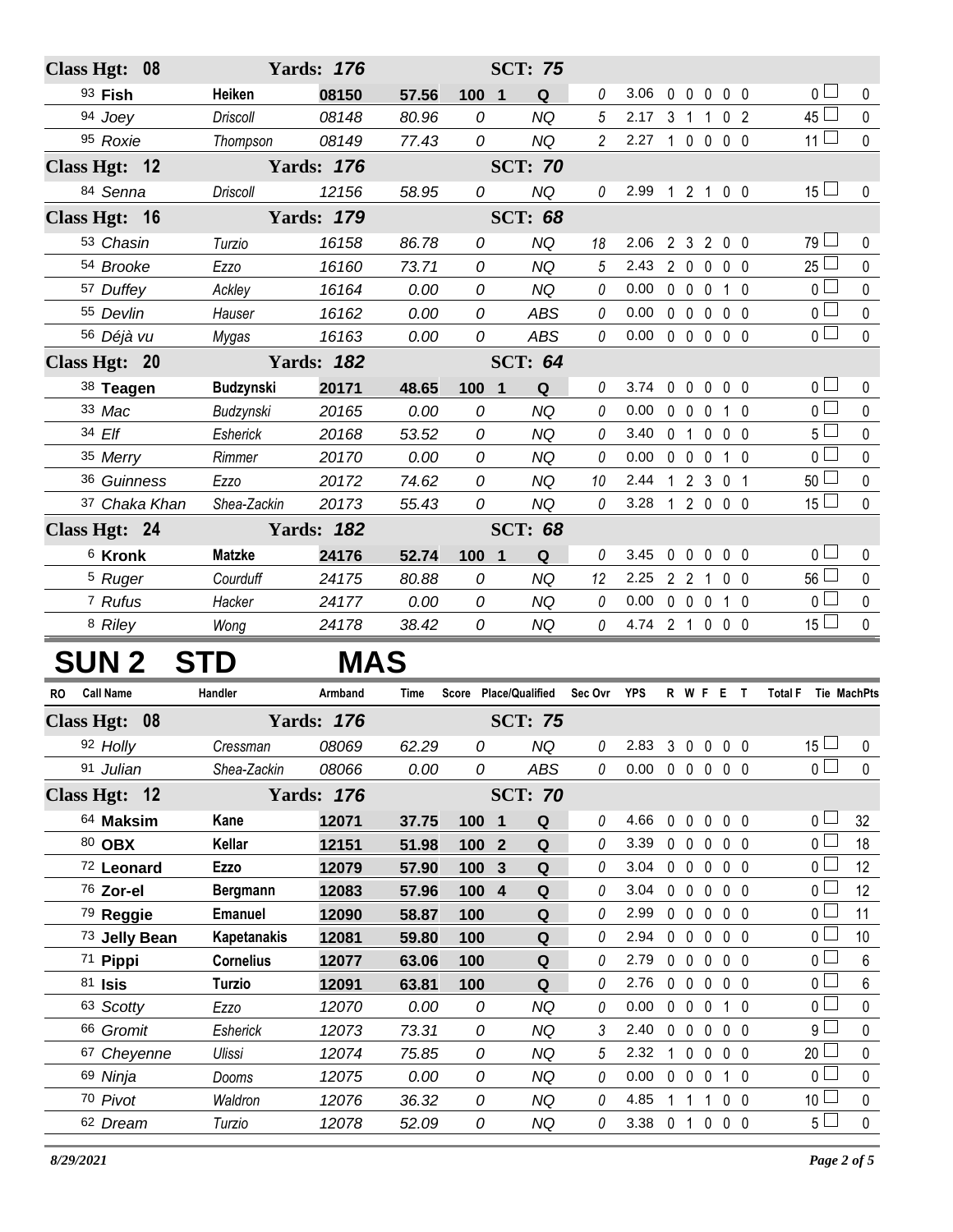| 68 Levi                            | Turzio             | 12080             | 69.50 | 0     | NQ                  | 0        | 2.53           |                | 2 <sub>1</sub>    | $\mathbf 0$    | 0 <sub>0</sub>                | 15 <sup>L</sup>  | 0            |
|------------------------------------|--------------------|-------------------|-------|-------|---------------------|----------|----------------|----------------|-------------------|----------------|-------------------------------|------------------|--------------|
| 74 Liz Lemon                       | <b>Striepeck</b>   | 12082             | 47.39 | 0     | <b>NQ</b>           | 0        | 3.71           | 0 <sub>0</sub> |                   | 1              | 0 <sub>0</sub>                | 0 L              | $\mathbf{0}$ |
| 75 Sweetie                         | Turzio             | 12085             | 55.98 | 0     | NQ                  | 0        | 3.14           |                | $120$             |                | 0 <sub>0</sub>                | 15 <sup>1</sup>  | $\mathbf{0}$ |
| 77 Chew                            | Ulissi             | 12087             | 66.48 | 0     | <b>NQ</b>           | 0        | 2.65           | $\mathbf{1}$   | $\mathbf 0$       | $\mathbf{1}$   | 0 <sub>0</sub>                | 5 L              | 0            |
| 78 Spice                           | Esherick           | 12089             | 0.00  | 0     | <b>NQ</b>           | 0        | 0.00           |                | $0\quad 0$        | $\mathbf 0$    | $1\quad0$                     | 0 l              | $\mathbf{0}$ |
| 82 Biscotti                        | Conn               | 12152             | 48.12 | 0     | <b>NQ</b>           | 0        | 3.66           |                | $0\quad 0$        | $\mathbf 0$    | $\mathbf 0$<br>$\overline{1}$ | 5 L              | 0            |
| 83 Brecker                         | <b>McCullough</b>  | 12153             | 64.93 | 0     | <b>NQ</b>           | 0        | 2.71           |                | $1\quad0$         | $\mathbf 0$    | 0 <sub>0</sub>                | 5 l              | 0            |
| 65 Claire                          | Hauser             | 12072             | 0.00  | 0     | <b>ABS</b>          | 0        | 0.00           |                | $0\quad 0\quad 0$ |                | 0 <sub>0</sub>                | 0 <sub>0</sub>   | $\mathbf 0$  |
| Class Hgt: 16                      |                    | <b>Yards: 179</b> |       |       | <b>SCT: 68</b>      |          |                |                |                   |                |                               |                  |              |
| <sup>52</sup> Rhys                 | <b>Midura</b>      | 16107             | 39.81 | 100 1 | Q                   | 0        | 4.50           | $\mathbf 0$    | $\mathbf 0$       | $\mathbf 0$    | 0 <sub>0</sub>                | 0 l              | 28           |
| 44 Silk                            | <b>Esherick</b>    | 16097             | 51.78 | 100 2 | Q                   | $\Omega$ | 3.46           |                | $0\quad 0$        | $\mathbf 0$    | 0 <sub>0</sub>                | 0 L              | 16           |
| 47 Gibbs                           | Cox                | 16101             | 55.71 | 100 3 | Q                   | 0        | 3.21           |                | $0\quad 0$        | $\overline{0}$ | 0 <sub>0</sub>                | 0 l              | 12           |
| 42 Liza                            | Emanuel            | 16095             | 65.26 | 0     | <b>NQ</b>           | $\theta$ | 2.74           | $\mathbf 0$    | $\overline{1}$    | $\mathbf 0$    | 0 <sub>0</sub>                | 5 l              | $\mathbf 0$  |
| 43 Sweep                           | Wurst              | 16096             | 38.44 | 0     | <b>NQ</b>           | 0        | 4.66           | $0\quad 0$     |                   | 1              | $0\quad 0$                    | 0 l              | 0            |
| 45 Kip                             | Fronheiser         | 16098             | 50.77 | 0     | <b>NQ</b>           | $\theta$ | 3.53           | 0 <sub>1</sub> |                   | 0              | 0 <sub>0</sub>                | 5 l              | 0            |
| 46 Frankie                         | Koehler            | 16099             | 0.00  | 0     | <b>NQ</b>           | 0        | 0.00           |                | 0 <sub>0</sub>    | 0              | $1\quad0$                     | $0-$             | 0            |
| 48 Zabu                            | Goodspeed          | 16102             | 0.00  | 0     | <b>NQ</b>           | 0        | 0.00           |                | $0\quad 0$        | $\mathbf 0$    | $1\quad0$                     | $0-$             | 0            |
| 49 Kimber                          | Rath               | 16103             | 0.00  | 0     | <b>NQ</b>           | 0        | 0.00           |                | $0\quad 0$        | $\mathbf 0$    | 1 0                           | 0 <sub>1</sub>   | 0            |
| 50 E.V.                            | Gichner            | 16104             | 0.00  | 0     | <b>NQ</b>           | 0        | 0.00           |                | $0\quad 0$        | $\overline{0}$ | $1\quad0$                     | 0 <sub>0</sub>   | 0            |
| 51 Burst                           | Heck               | 16105             | 39.90 | 0     | NQ                  | 0        | 4.49           |                |                   |                | 1 0 2 0 0                     | $5+$             | $\mathbf{0}$ |
| Class Hgt: 20                      |                    | <b>Yards: 182</b> |       |       | <b>SCT: 64</b>      |          |                |                |                   |                |                               |                  |              |
| 19 Lucy                            | <b>Phillips</b>    | 20119             | 0.00  | 0     | AIS                 | 0        | 0.00           | $\mathbf{0}$   | $\mathbf 0$       | $\pmb{0}$      | 0 <sub>0</sub>                | 0 <sub>0</sub>   | $\mathbf 0$  |
| 13 Wit                             | <b>DeWitt</b>      | 20110             | 33.43 | 100 1 | $\mathbf Q$         | 0        | 5.44           |                | $0\quad 0$        | $\mathbf{0}$   | 0 <sub>0</sub>                | 0 <sub>0</sub>   | 30           |
| <sup>20</sup> Optimus Prim Ajoux   |                    | 20120             | 35.53 | 100   | Q<br>$\overline{2}$ | 0        | 5.12           |                | $0\quad 0$        | $\overline{0}$ | 0 <sub>0</sub>                | 0 <sub>0</sub>   | 28           |
| $15$ Fae                           | <b>Schilling</b>   | 20113             | 35.69 | 100   | $\mathbf Q$<br>3    | 0        | 5.10           |                | $0\quad 0$        | $\mathbf 0$    | 0 <sub>0</sub>                | 0 <sup>1</sup>   | 28           |
| $21$ Fray                          | Abel               | 20121             | 36.79 | 100 4 | Q                   | 0        | 4.95           |                | $0\quad 0$        | $\mathbf 0$    | 0 <sub>0</sub>                | 0 l              | 27           |
| 27 Siri                            | <b>Doering</b>     | 20126             | 41.50 | 100   | $\mathbf Q$         | 0        | 4.39           |                | $0\quad 0$        | $\mathbf 0$    | 0 <sub>0</sub>                | 0 l              | 22           |
| 10 Cynna                           | <b>Fischer</b>     | 20109             | 42.61 | 100   | ${\bf Q}$           | 0        | 4.27           |                | $0\quad 0$        | $\mathbf 0$    | 0 <sub>0</sub>                | 0                | 21           |
| 16 Kai                             | <b>Huot-Singer</b> | 20114             | 47.11 | 100   | $\mathbf Q$         | $\theta$ | 3.86           |                | $0\quad 0\quad 0$ |                | 0 <sub>0</sub>                | 0 l              | 16           |
| 12 Cinder                          | Mellon             | 20117             | 50.41 | 100   | $\mathbf Q$         | 0        | 3.61 0 0 0 0 0 |                |                   |                |                               | 0 <sup>[</sup> ] | 13           |
| 32 Robbie                          | Ezzo               | 20174             | 54.63 | 100   | Q                   | 0        | 3.33           |                | $0\quad 0\quad 0$ |                | $0\quad 0$                    | $\overline{0}$   | 9            |
| 26 Ben                             | <b>Kramer</b>      | 20125             | 59.30 | 100   | Q                   | 0        | 3.07           |                | $0\quad 0$        | $\mathbf 0$    | $0\quad 0$                    | 0 l              | 4            |
| <sup>9</sup> Hallelujah            | Ajoux              | 20108             | 0.00  | 0     | NQ                  | 0        | 0.00           |                | $0\quad 0$        | $\overline{0}$ | $1\quad0$                     | 0 <sup>1</sup>   | 0            |
| 11 Sam                             | MacLeod            | 20111             | 61.45 | 0     | <b>NQ</b>           | 0        | 2.96           | $\mathbf{1}$   | $\mathbf{1}$      | 0              | 0 <sub>0</sub>                | 10 <sup>L</sup>  | 0            |
| 14 A.V.                            | Bridgwood          | 20112             | 0.00  | 0     | <b>NQ</b>           | 0        | 0.00           |                | $0\quad 0$        | $\overline{0}$ | $1\quad0$                     | 0 <sub>0</sub>   | 0            |
| 17 Bronco Billy                    | <b>Bartell</b>     | 20115             | 0.00  | 0     | <b>NQ</b>           | 0        | 0.00           |                | $0\quad 0$        | $\overline{0}$ | $1\quad0$                     | 0 l              | 0            |
| 18 Nitro                           | Chernack           | 20116             | 52.75 | 0     | <b>NQ</b>           | 0        | 3.45           |                | $1\quad 0$        | $\overline{0}$ | 0 <sub>0</sub>                | 5 <sub>1</sub>   | 0            |
| 25 Hops                            | Mellon             | 20118             | 46.47 | 0     | <b>NQ</b>           | 0        | 3.92           | $0\quad 0$     |                   | 1              | 0 <sub>0</sub>                | 0 l              | 0            |
| 22 Dan                             | Ezzo               | 20122             | 64.89 | 0     | <b>NQ</b>           | 0        | 2.80           |                | 200               |                | 0 <sub>0</sub>                | 10 <sup>1</sup>  | 0            |
| <sup>23</sup> Indiana Bones Rooney |                    | 20123             | 70.69 | 0     | <b>NQ</b>           | 6        | 2.57           | $\mathbf{1}$   | $\mathbf 0$       | $\mathbf 0$    | $0\quad 0$                    | 23 <sup>1</sup>  | 0            |
| 24 Switch                          | <b>Burton</b>      | 20124             | 0.00  | 0     | <b>NQ</b>           | 0        | 0.00           |                | $0\quad 0$        | $\overline{0}$ | $1\quad0$                     | 0 <sub>0</sub>   | 0            |
| 28 Kipper                          | Carson             | 20128             | 66.19 | 0     | <b>NQ</b>           | 2        | 2.75           | 1              | $\overline{2}$    | $\overline{0}$ | 0 <sub>0</sub>                | 21 <sup>1</sup>  | 0            |
| 29 Nick                            | Wurst              | 20130             | 40.41 | 0     | <b>NQ</b>           | 0        | 4.50           | 1              | 1                 | $\mathbf 1$    | 0 <sub>0</sub>                | 10 <sup>L</sup>  | 0            |
| 30 Maven                           | Rhyshek            | 20131             | 54.30 | 0     | <b>NQ</b>           | 0        | 3.35           |                | $2\quad0$         | $\overline{0}$ | $0\quad 0$                    | 10 <sup>1</sup>  | 0            |
| 31 Frankie                         | Wooldridge         | 20167             | 76.10 | 0     | NQ                  | 12       | 2.39 2 0 0 0 0 |                |                   |                |                               | $46 \Box$        | $\pmb{0}$    |
| Class Hgt: 24                      |                    | <b>Yards: 182</b> |       |       | <b>SCT: 68</b>      |          |                |                |                   |                |                               |                  |              |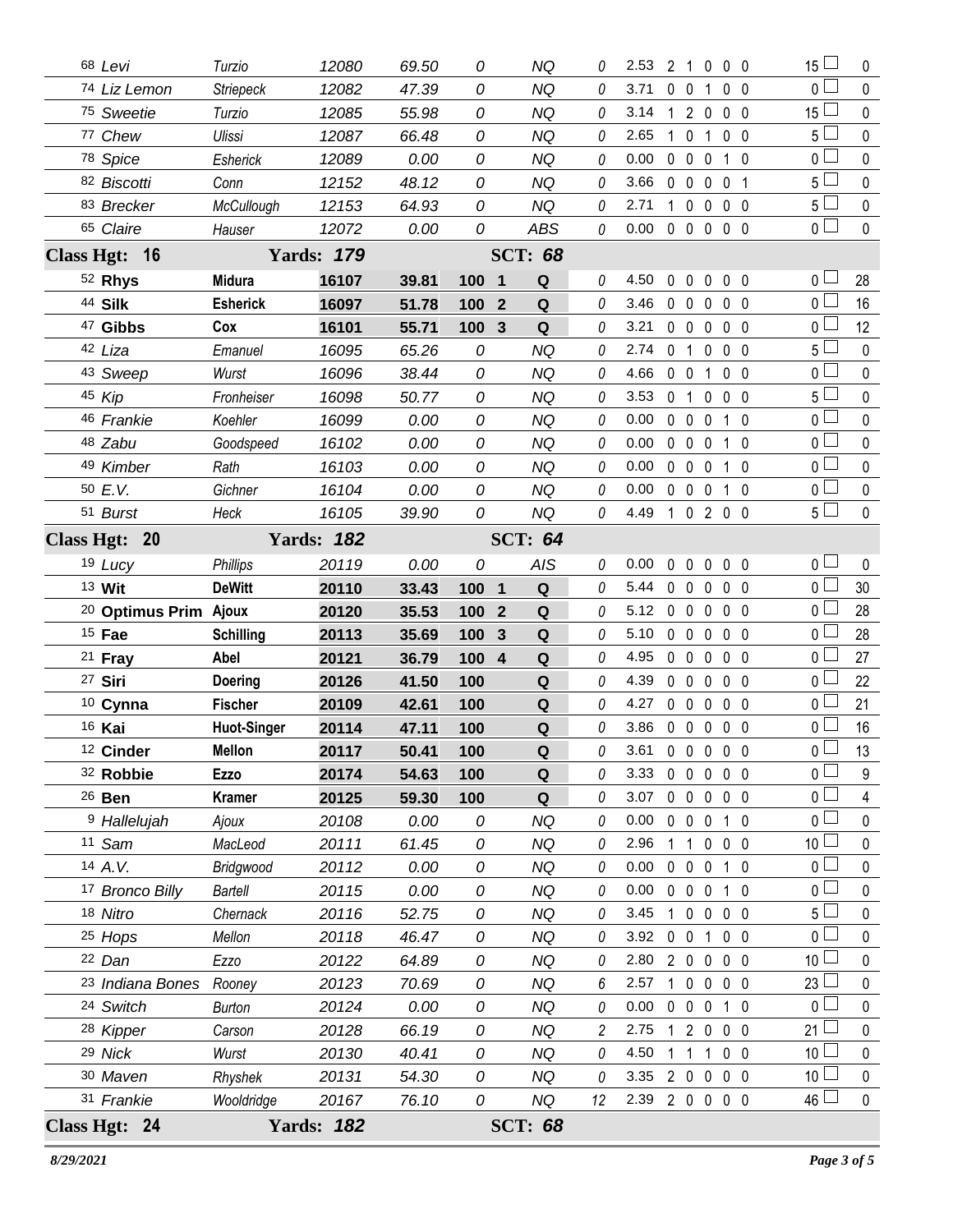| <sup>3</sup> InkaBlu          | Rutkowski       | 24135             | 53.40        | 100 1                             | Q              | 0              | 3.41                       |            | 00000     |                   |           | $\overline{0}$      | 14           |
|-------------------------------|-----------------|-------------------|--------------|-----------------------------------|----------------|----------------|----------------------------|------------|-----------|-------------------|-----------|---------------------|--------------|
| <sup>2</sup> Joseph           | Koziatek        | 24134             | 42.13        | 0                                 | NQ             | $\theta$       | 4.32 0 0 1 0 0             |            |           |                   |           | 0 <sub>1</sub>      | $\mathbf 0$  |
| 4 Tsavo                       | Odgers          | 24137             | 72.58        | 0                                 | NQ             | $\overline{4}$ | 2.51 0 0 0 0 0             |            |           |                   |           | $12 \Box$           | $\mathbf 0$  |
| Class Hgt: 24C                |                 | <b>Yards: 182</b> |              |                                   | <b>SCT: 64</b> |                |                            |            |           |                   |           |                     |              |
| <sup>1</sup> Chick            | Mosner          | 24C138            | 0.00         | 0                                 | ABS            | $\mathcal{O}$  | 0.00 0 0 0 0 0             |            |           |                   |           | 0 <sub>1</sub>      | 0            |
| <b>SUN 2</b>                  | <b>STD</b>      | <b>NOV P</b>      |              |                                   |                |                |                            |            |           |                   |           |                     |              |
| <b>Call Name</b><br><b>RO</b> | Handler         | Armband           | Time         | Score Place/Qualified             |                | Sec Ovr YPS    |                            |            | R W F E T |                   |           | Total F Tie MachPts |              |
| Class Hgt: 16                 |                 | <b>Yards: 133</b> |              |                                   | <b>SCT: 69</b> |                |                            |            |           |                   |           |                     |              |
| 11 Lexie                      | <b>Sankus</b>   | 16010             | 41.15        | 100 1                             | Q              | 0              | 3.23                       |            | 00000     |                   |           | 0 <sub>1</sub>      | 0            |
| 12 Trevi                      | Kallish         | 16011             | 0.00         | 0                                 | <b>ABS</b>     | 0              | $0.00 \t0 \t0 \t0 \t0 \t0$ |            |           |                   |           | $\overline{0}$      | $\mathbf{0}$ |
| Class Hgt: 20                 |                 | <b>Yards: 133</b> |              |                                   | <b>SCT: 70</b> |                |                            |            |           |                   |           |                     |              |
| 9 Elphie                      | Freedman        | 20014             | 56.71        | 0                                 | <b>NQ</b>      | $\theta$       | 2.35                       |            | 0 0 1 0 0 |                   |           | 0 <sub>0</sub>      | $\mathbf 0$  |
| 8 Han                         | Ayzenberg       | 20012             | 0.00         | 0                                 | ABS            | $\mathcal{O}$  | $0.00 \t0 \t0 \t0 \t0 \t0$ |            |           |                   |           | $\overline{0}$      | $\mathbf 0$  |
| <b>SUN 2</b>                  | <b>STD</b>      | <b>OPEN P</b>     |              |                                   |                |                |                            |            |           |                   |           |                     |              |
| RO Call Name                  | Handler         | Armband           | Time         | Score Place/Qualified Sec Ovr YPS |                |                |                            |            | R W F E T |                   |           | Total F Tie MachPts |              |
| Class Hgt: 08                 |                 | <b>Yards: 153</b> |              |                                   | <b>SCT: 75</b> |                |                            |            |           |                   |           |                     |              |
| <sup>13</sup> Beathan         | Nishitani       | 08009             | 40.98        | 95 1                              | Q              | $\theta$       | 3.73 0 0 0 0 1             |            |           |                   |           | $5\perp$            | $\mathbf{0}$ |
| Class Hgt: 12                 |                 | <b>Yards: 157</b> |              |                                   | <b>SCT: 73</b> |                |                            |            |           |                   |           |                     |              |
| <sup>11</sup> Mikey           | <b>Brockman</b> | 12144             | 56.26        | 90 1                              | Q              | $\mathcal O$   | 2.79 1 0 0 0 1             |            |           |                   |           | 10 <sup>1</sup>     | $\mathbf 0$  |
| Class Hgt: 20                 |                 | <b>Yards: 160</b> |              |                                   | <b>SCT: 73</b> |                |                            |            |           |                   |           |                     |              |
| 7 Nash                        | <b>Fleming</b>  | 20002             | 40.99        | 100 1                             | Q              | 0              | 3.90                       |            | 00000     |                   |           | 0 <sup>1</sup>      | 0            |
| <sup>6</sup> Tessa            | <b>Bruder</b>   | 20001             | 61.10        | 95 2                              | Q              | $\theta$       | 2.62                       |            | 0 1 0 0 0 |                   |           | 5 <sup>1</sup>      | $\pmb{0}$    |
| 8 Quinn                       | Roessner        | 20013             | 52.38        | 0                                 | <b>NQ</b>      | 0              | 3.05 2 1 2 0 1             |            |           |                   |           | $20$ $\Box$         | $\mathbf 0$  |
| <b>SUN 2</b>                  | <b>STD</b>      | EX P              |              |                                   |                |                |                            |            |           |                   |           |                     |              |
| <b>Call Name</b><br>RO.       | Handler         | Armband           | Time         | Score Place/Qualified             |                | Sec Ovr YPS    |                            |            | R W F E T |                   |           | Total F Tie MachPts |              |
| Class Hgt: 08                 |                 | <b>Yards: 176</b> |              |                                   | <b>SCT: 75</b> |                |                            |            |           |                   |           |                     |              |
| 101 Cara                      | Holman          | 08140             | 61.27        | $100 \quad 1$                     | Q              | 0              | 2.87 0 0 0 0 0             |            |           |                   |           | $\overline{0}$      | 0            |
| 100 Elliot                    | Cressman        | 08139             | 52.90        | 0                                 | <b>NQ</b>      | $\theta$       | 3.33                       |            | 0 1 1 0 0 |                   |           | $5\Box$             | $\mathbf 0$  |
| 102 Niki                      | Miller          | 08141             | 65.09        | 0                                 | <b>NQ</b>      | 0              | 2.70 1 1 0 0 0             |            |           |                   |           | 10 <sup>1</sup>     | 0            |
| Class Hgt: 12                 |                 | <b>Yards: 179</b> |              |                                   | <b>SCT: 73</b> |                |                            |            |           |                   |           |                     |              |
| 90 Cheyenne                   | Miller          | 12142             | 49.80        | 0                                 | NQ             | 0              | 3.59 2 0 0 0 0             |            |           |                   |           | 10 <sup>1</sup>     | $\mathbf 0$  |
| Class Hgt: 20                 |                 | <b>Yards: 182</b> |              |                                   | <b>SCT: 73</b> |                |                            |            |           |                   |           |                     |              |
| 41 Gunner                     | Lyons           | 20145             | 57.60        | 0                                 | NQ             | 0              | 3.16 0 1 0 0 0             |            |           |                   |           | $5\perp$            | 0            |
| <b>SUN 2</b>                  | <b>STD</b>      |                   | <b>MAS P</b> |                                   |                |                |                            |            |           |                   |           |                     |              |
| RO Call Name                  | Handler         | Armband           | Time         | Score Place/Qualified Sec Ovr YPS |                |                |                            |            |           |                   | R W F E T | Total F Tie MachPts |              |
| Class Hgt: 04                 |                 | <b>Yards: 176</b> |              |                                   | <b>SCT: 80</b> |                |                            |            |           |                   |           |                     |              |
| 103 Tia                       | Fletcher        | 04049             | 68.68        | 100 1                             | Q              | $\theta$       | 2.56 0 0 0 0 0             |            |           |                   |           | $\overline{0}$      | 11           |
| Class Hgt: 08                 |                 | <b>Yards: 176</b> |              |                                   | <b>SCT: 75</b> |                |                            |            |           |                   |           |                     |              |
| 96 Aeryn                      | <b>Midura</b>   | 08050             | 45.13        | 100 1                             | Q              | $\theta$       | 3.90                       | $0\quad 0$ |           | $0\quad 0\quad 0$ |           | 0 <sub>1</sub>      | 29           |
| 98 Sully                      | MacLeod         | 08053             | 51.99        | 100 2                             | Q              | 0              | 3.39 0 0 0 0 0             |            |           |                   |           | $\overline{0}$      | 23           |